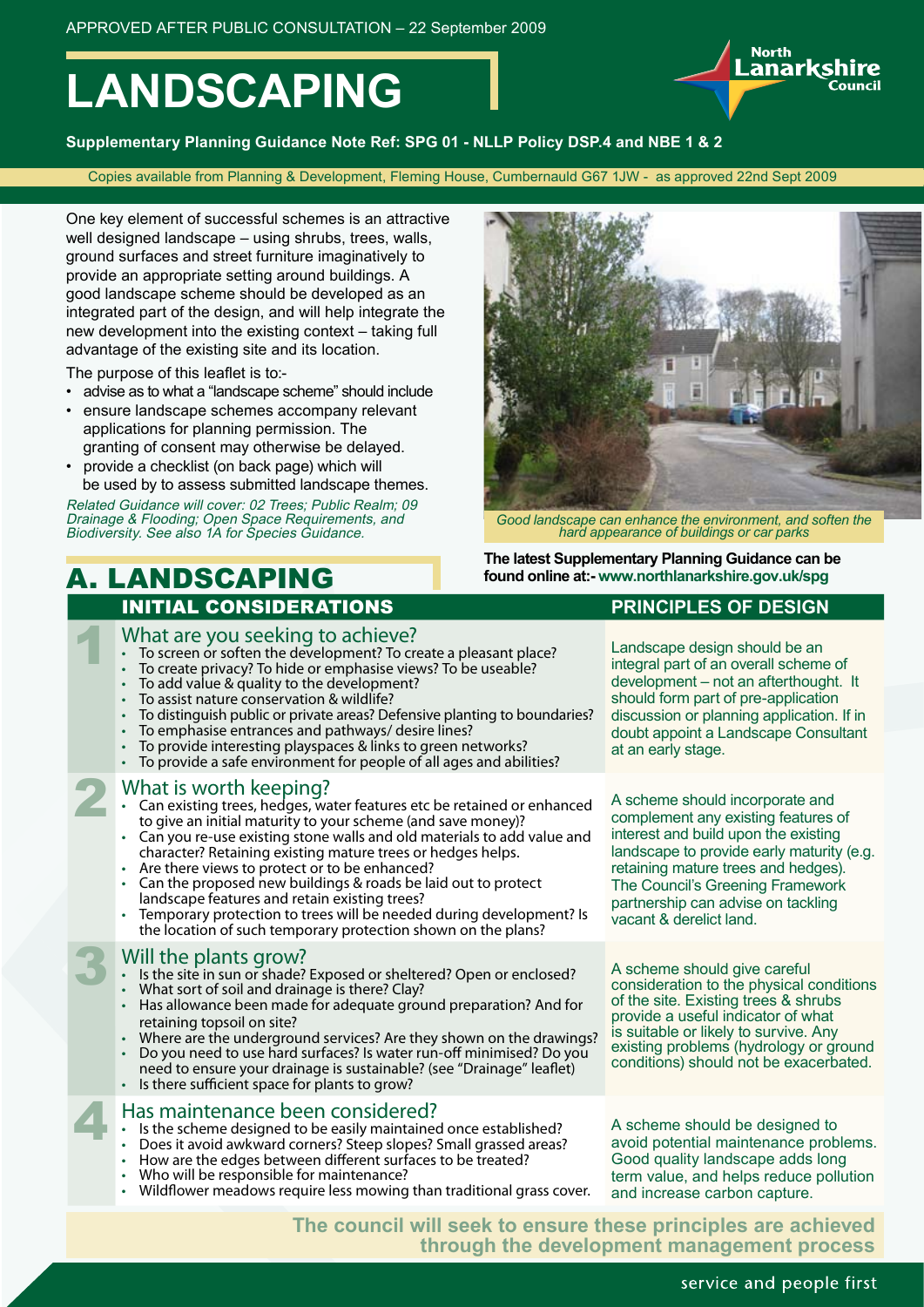### B. HARD LANDSCAPING

Hard surfaces and materials will be appropriate in heavily used locations and to complement areas of soft landscaping. Consideration needs to be given to minimising additional surface water run-off (see separate Guidance Note). However well designed buildings can also be spoiled by unsuitable external works – or unsympathetic use of modern materials. The Council will seek to encourage the positive examples below:-The importance of Landscape and Natural Heritage is flagged up in paras 125 to 133 of the Scottish Planning Policy (Feb 2010) as well as in Local Plan Policies DSP4, NBE1, NBE2 and NBE3.

USE



• Large unrelieved areas of tarmac, concrete or concrete flags. Break up such areas with different materials or planting. Minimise water run off. • Brightly coloured or fancy shaped

• Loose gravel in well used areas



**SPTT** 

Setts channel



Mowing Strip at edge

Careful attention to the junctions between different materials is needed.

### B.1 SURFACING

- Interlocking clay/concrete paving blocks in natural or darker colours. These can provide quality & texture and be laid economically to various patterns.
- Rows in different colours or unit (eg granite setts) can be used to reduce the scale of larger areas.
- Paving materials & foundations appropriate to their function (eg vehicular or pedestrian)
- Existing stone or brick paving slabs or edging when available
- Permeable surfacing materials to improve drainage (see separate Guidance Note on SUDS & drainage)

#### • Concrete kerbing in rural or green belt locations (where it urbanises)

 $\checkmark$ 

paving blocks

AVOID

- Paving or tarmac not laid to proper drainage falls • Concrete kerbing in rural or green belt<br>locations (where it urbanises)<br>• Paving or tarmac not laid to<br>proper drainage falls<br>• Steps where ramps (ideally to max 1:20
- slope) can be provided
- Importing waste materials for landscaping purposes. Permission or licences may be required from SEPA (www.sepa.org.uk)

### B.2 WALLS AND FENCES

- USE
- Existing masonry walls retaining where possible. If they have to be taken downstore carefully & reuse.
- Masonry walls to public boundaries (over 2.1m high where needed to screen from eye level).
- Expansion joints & piers to masonry<br>
if not using lime mortar. if not using lime mortar.
- Ensure a robust coping detail.
- Roughcast render finish is usually more appropriate in traditional settings than smooth or Tyrolian Finish.
- Iron or metal railings galvanised to protect from rust.
- Planting to soften fencing or blank walls – especially to the public face.
- Boundaries appropriate to location (stone walls or post & rail in rural areas; or natural hedging)

#### AVOID

- Timber fencing to public roads its life is likely to be too short
- Chainlink fencing without a planting screen to soften the appearance.
- Perforated concrete blocks and other over ornate materials.
- Ranch (horizontal) style fencing.
- Artificial stone near to natural stone.
- Interwoven panel fencing to public boundaries. blic<br>ce
- Poorly defined boundaries between public and private space
- Open access where security is required.

#### *Walls can have multiple uses Timber fencing needs planting to be effective Water & planting can create secure boundaries*

Lighting columns/ Seats/ Litter bins/Signs/ Planting boxes/ Play Areas / Cycle Parking **B.3 STREET FURNITURE** see also public realm guidance



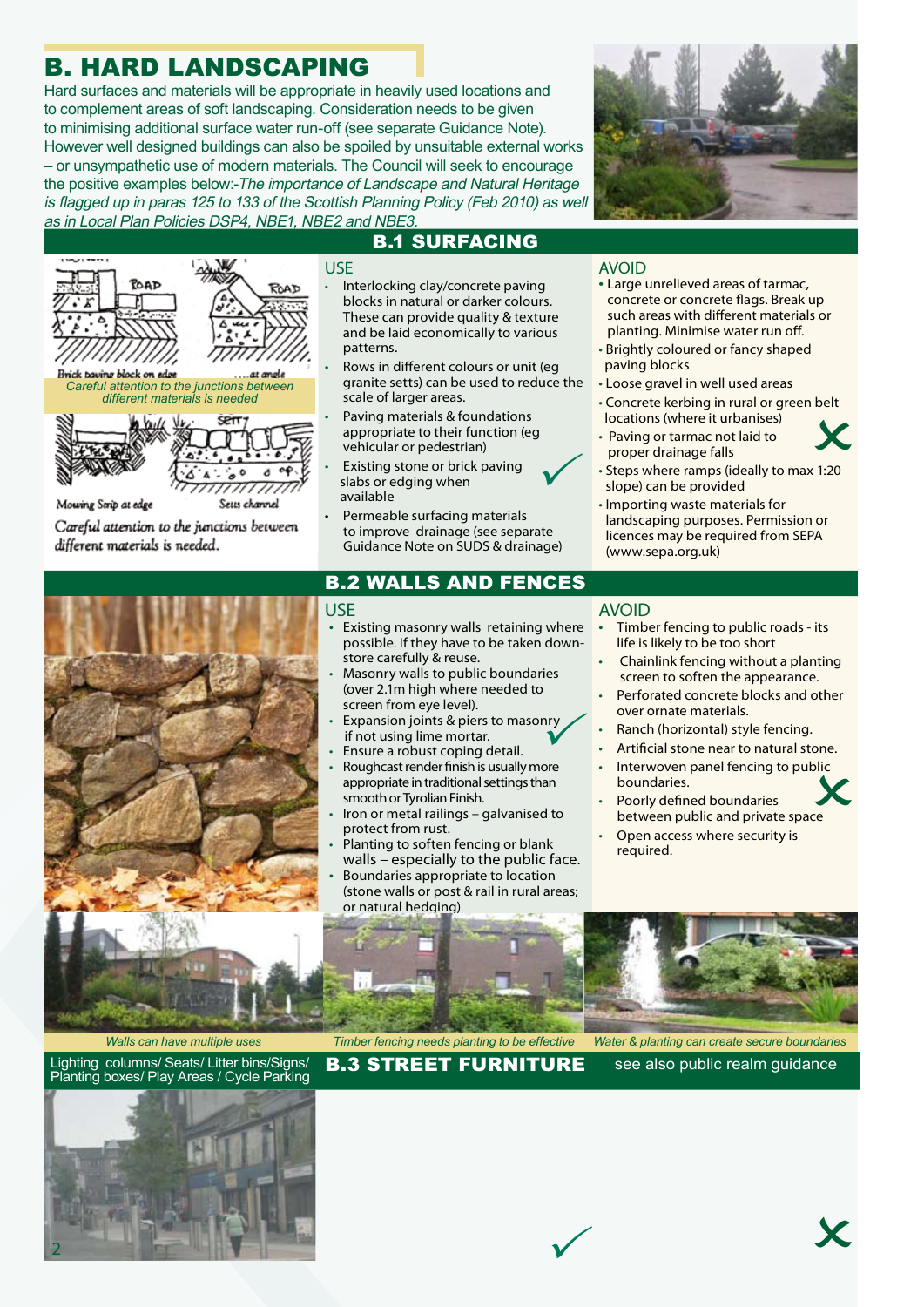### C. SOFT LANDSCAPING

Trees, shrubs and grassed areas are the individual elements of the "growing" landscape. They need to be considered as part of the overall design – and not used just to fill in the spaces after buildings, roads and paths have been provided. Trees and shrubs have an important role in securing an attractive and safe development, in providing a buffer and softening at development edges, and in providing screening for privacy, enclosure or shelter. They can provide character and define open areas and provide shelter and food for birds and other wildlife. If carefully planned a planting scheme can retain its attraction and interest throughout the seasons of the year. The use of herbaceous perennials and naturalised bulbs can add to the seasonal interest.



It is important that the shape and design of the overall scheme should relate to the form and layout of the development, enhances the existing landscape, and promotes defensible space. The Council will seek to encourage the positive examples below.

#### C.1 TREES see also separate Supplementary Planning Guidance note on Trees and Development

#### **USE**

- Whips, which are economic and cost effective when mixed with standards, to achieve dense screening & fast growth
- Standards (2.5m-3.5m high) for groups in gardens or enclosed spaces • Heavy standards (over 3.5m
- high) as specimen trees for public areas or to provide scale.
- Species should enhance the wildlife and biodiversity by providing nesting areas, food material or shelter
- Trees grouped in a natural way.
- Proper planting procedures (see planting tips)
- planting tips)<br>• Trees of the right scale for the location – allow ample room for growth. In busy areas trees should have a 1.8m clear stem
- Root containment for trees/shrubs adjacent to roads, pavements & car parks

AVOID

- Rows of fast growing conifers this usually illustrates a design problem.
- Trees (especially Willow, Poplars, Elm and Ash) close to foundations or underground services.
- Damage to existing trees by protecting them with temporary fencing (see Tree Note)
- Limes and Sycamores in parking areas to prevent sap staining.
- Trees under power or telephone lines
- Large trees (trunk girth at 1m height) too close to windows of buildings The overuse of trees with red,
- purple or yellow foliage
- Increasing or reducing the ground level around existing trees.
- Parking areas without any trees or soft landscaping.
- Obscuring visibility or informal surveillance



#### USE

- Plants which are well suited to the type of soil and degree of shade
- A planting density which will achieve an attractive initial effect
- but also takes account of the ultimate size of each species Plants to achieve a specific  $\checkmark$
- objective. • A mix of trees, shrub planting & hedgerows which can connect
- green features to benefit wildlife Shrubs to screen and soften walls and fences
- Temporary protective fencing around new planting
- Use species which enhance wildlife value and biodiversity. See separate Guidance on Flooding & Drainage (SPG09) and Biodiversity (SPG20)

### C.2 SHRUBS

- AVOID • Too many different varieties in one group
- Shrubs standing alone plant in mass groups
- Low ground cover where pedestrians may take shortcuts First First Shrubs standing alone – plant in<br>
First First Mass groups<br>
Low ground cover where<br>
pedestrians may take shortcuts<br>
Unrelieved masses of evergreens
	-
	- Incorrectly sized plants which are too small or large for the location
	- Shrubs which require frequent pruning
	- Ornamental planting in rural locations – other than close to the development
	- Planting which hinders natural surveillance (eg of cycle parking)

see additional insert SPG.01A for guidance on appropriate species and typical specification

### TOP TIPS

- Landscaping should be phased according to building program and season and completed timeously avoiding work on trees or hedges from April to September.
- It is a standard condition that dead, dying or vandalised trees shall be replaced within 2 years
- of planting. So get it right initially!<br>Once established shrubs are much easier and cheaper to maintain than small grass areas
- Mature trees may be covered by a Tree Preservation Order and may require a Bat Survey. Check Tree Guidance Note
- There are a wide variety of trees and plants to choose from. Check their ultimate height and spread to ensure they are appropriate for the site e.g. see the various Tree & Shrub manuals, or nursery catalogues
- Remember that a mulch or recycled green waste compost helps suppress weeds & conserve moisture
- Good planting is a simple and cost effective way of improving the quality of a scheme
- All trees and hedgerows should be surveyed during the nesting season i.e. April - September



*Well situated planting will close vistas, soften exposed edges, and help to "ground" the building and integrate it into its context.* 3

ng.<br>heighn<br>ngs